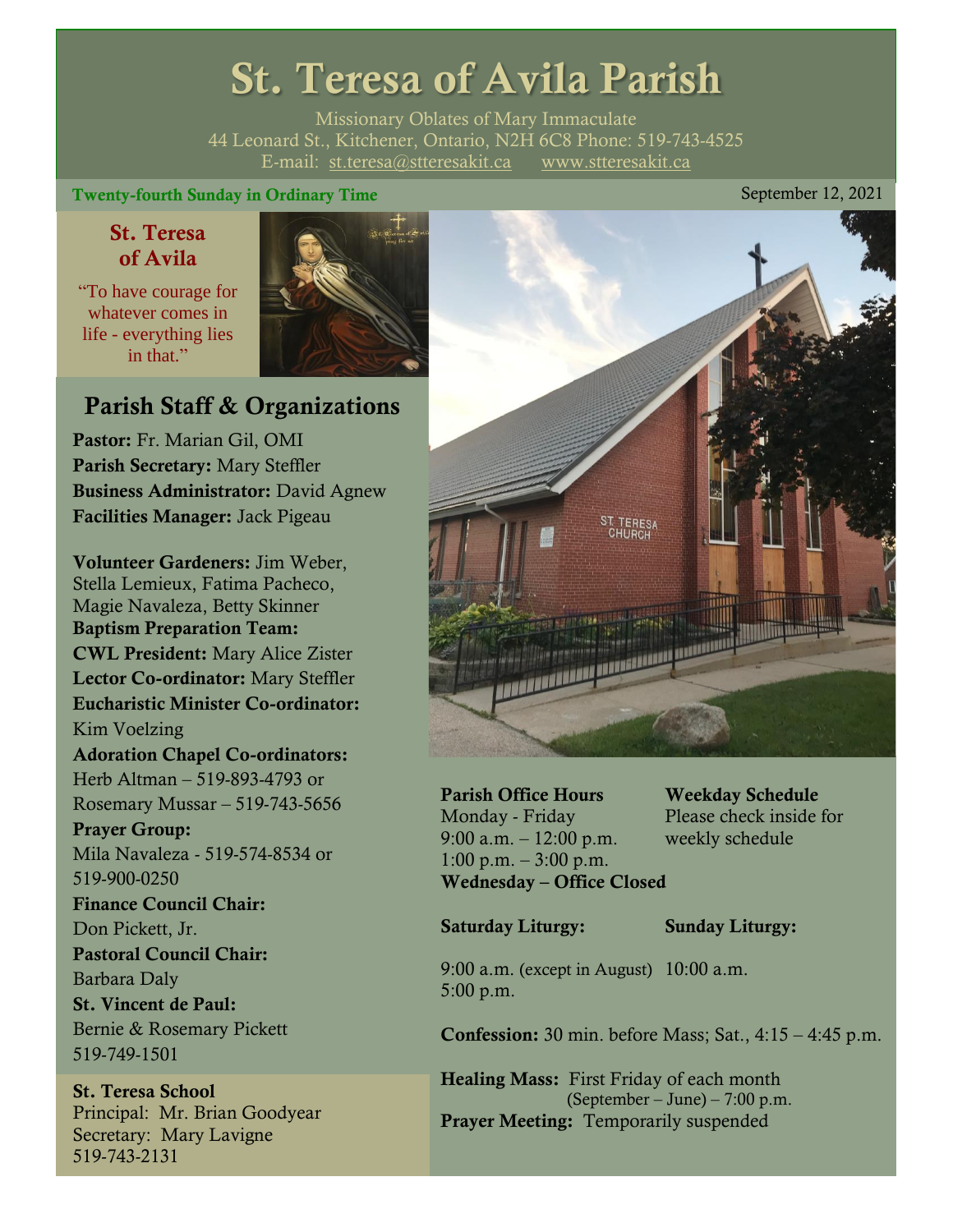#### Twenty-fourth Sunday in Ordinary Time September 12, 2021

#### **24 rd Sunday in Ordinary Time**

Today's reading is the turning point in Mark's Gospel (Mark 8:27-35). In the presentation of the life and ministry of Jesus found in the Gospel of Mark, the deeds of Jesus have shown Jesus to be the Son of God. Yet many, including Jesus' disciples, have not yet realized His identity. **In today's Gospel, Jesus asks the disciples for a field report by asking what others say about Him.** He then turns the question directly to the disciples and asks what they believe. Peter speaks for all of them when he announces that they believe Jesus to be the Christ.

# "BUT WHAT ABOUT YOU?" HE ASKED. "WHO DO YOU SAY I AM?" PETER ANSWERED, "THE CHRIST OF GOD."

Now that the disciples have acknowledged Jesus as the Christ, Jesus confides in them the outcome of His ministry: He will be rejected, must suffer and die, and will rise after three days. Peter rejects this prediction, and Jesus rebukes him severely. The image of Christ that Jesus is giving is not the image of the Messiah that Peter was expecting. Jesus then teaches the crowd and the disciples about the path of discipleship: To be Christ's disciple is to follow in the way of the cross. This is the kind of radical commitment and sacrifice that Jesus calls us to adopt for the sake of the Gospel.

Prayer is an act of love; words are not needed. Even if sickness distracts from thoughts, all that is needed is the will to love.

 *St. Teresa of Avila*

Diocese of Hamilton Prayer Calendar 2021

September 13 – Rev. Roger Yaworski, S.J. September 14 – Rev. Daniel Syauswa Musondloi, S.J. September 15 – Salesians of St. Don Bosco (S.D.B.) September 16 – Rev. William Clarke, S.J. September 17 – Rev. Gregory M. Kennedy, S.J. September 18 – Rev. Paul Panaretos, S.J. September 19 – Twenty-fifth Sunday in Ordinary Time

#### Vocations

#### **Twenty-fourth Sunday in Ordinary Time September 12, 2021**

"Who do people say that I am?" Who do you think Jesus is? The depth of our faith is rooted in our answer. Is God calling you to be a priest, religious, or deacon? If you think you are being called to be a priest, religious, or permanent deacon, call Most Reverend Wayne Lobsinger, VG, EV, Auxiliary Bishop & Vocations Director, Diocese of Hamilton at (905) 528-7988 x2222.

[vocations@hamiltondiocese.com](mailto:vocations@hamiltondiocese.com)  <https://hamiltondiocese.com/vocations/>

 $\_$ 

#### Serra Prayer for the Perseverance of Vocations

O God, You have constituted Your onlybegotten Son supreme and eternal Priest for the glory of Your majesty and the salvation of mankind; grant that those whom He has chosen ministers and dispensers of His mysteries may be found faithful in fulfilling the ministry that they have received.

Amen.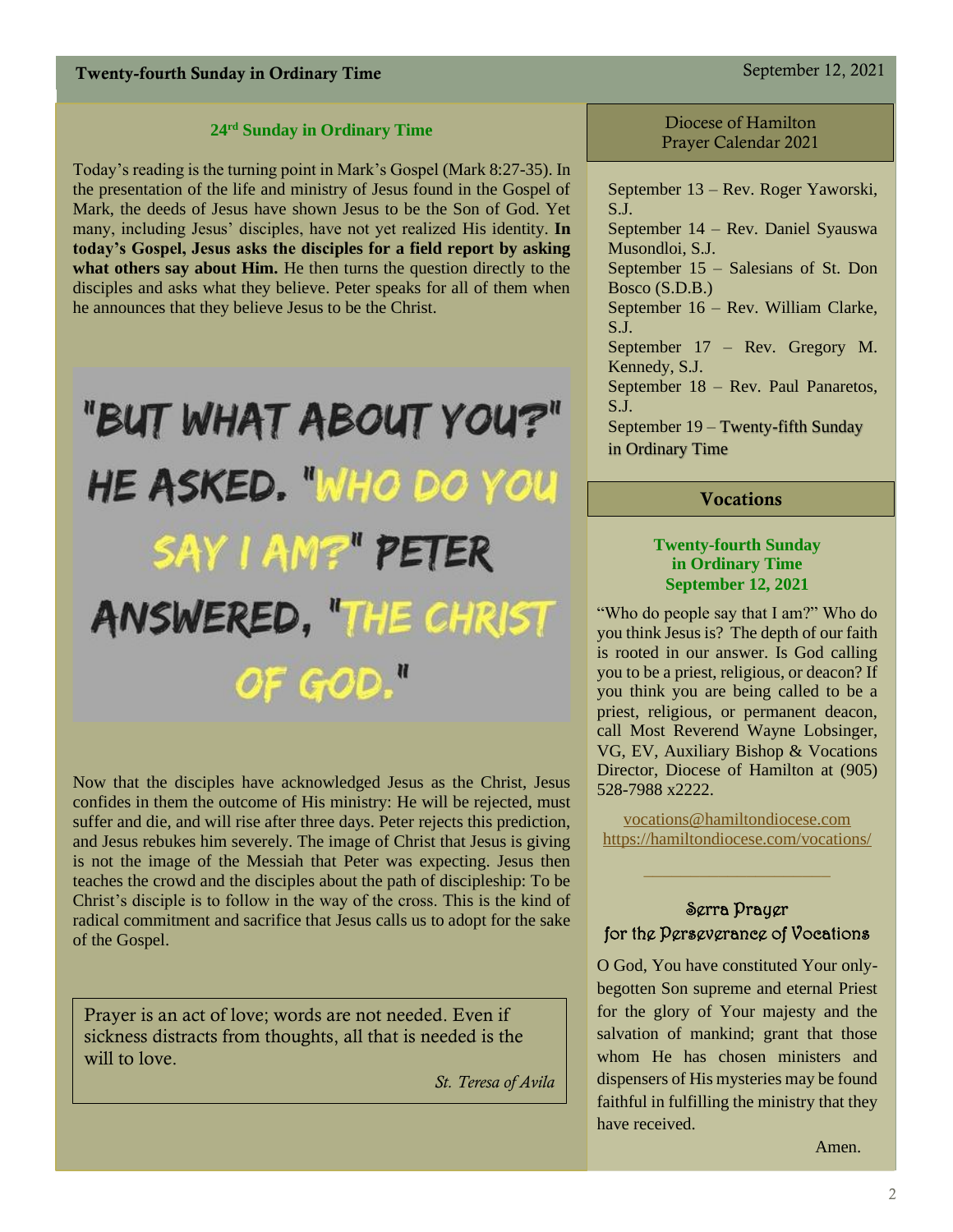#### Twenty-fourth Sunday in Ordinary Time September 12, 2021

ADORATION OF THE MOST BLESSED SACRAMENT



### Adoration Chapel

The Divine Mercy Chapel is now open for Adoration of the Most Blessed Sacrament. The Chapel will be open Monday to Friday, 9 a.m. to 8 p.m. If you are willing to dedicate even 15 minutes of your time, please contact the parish office and

we will place you on the list. We require at least one person per hour for adoration. Following the restrictions of the Ontario Health Ministry, we can have a maximum of 2 people in the chapel at a time

Take advantage of this wonderful opportunity to come and spend some time with the Lord! Jesus is waiting for you!

**Mass Intentions for 2021** – The offering of Mass for the deceased, the sick, a personal intention, in thanksgiving, a special intention such as an anniversary, birthday, etc. is an act of deep faith and a most excellent way of remembering a loved one. Please call the parish office if you would like to request a Mass.

Parish Records – We would be most grateful if you could notify the office of any changes you have experienced, most especially any changes to your address, phone number and email. Thank you for your assistance in this matter.

#### Pastoral Care of the Sick

If a loved one or family member is seriously sick, please do not hesitate to contact the parish office early, so that the sick person is able to make a good Confession and receive the sacraments while he/she is fully aware. Thank you for your assistance in ensuring we provide good pastoral care to your family and loved ones.

#### Parish Office – Important Up-dated Information

Our Parish Office is open Mon., Tues., Thurs. and Fri. from 9 a.m.  $-3$  p.m. As parish offices reopen, protocols have been established by the Diocese of Hamilton to do this safely. At this time, admittance to the parish office is by appointment only and you are required to wear a mask. Please call or email the parish office at 519-743-4525 or [st.teresa@stteresakit.ca](mailto:st.teresa@stteresakit.ca) to make an appointment, if you need any assistance.

**Mass Intentions September 13, 2021 – September 19, 2021**

Tuesday, September 14, 2021 – **7:00 p.m**. *Feast of the Exaltation of the Holy Cross*  **+ Howard Kavelman** *– CWL*

Wednesday, September 15, 2021 – **8:30 a.m.** *Memorial of Our Lady of Sorrows* **+ Larry Wismer –** *Joan Wismer*

Thursday, September 16, 2021 – **8:30 a.m.** *Memorial of Saints Cornelius, Pope, and Cyprian, Bishop, Martyrs* 

**For healing for Mikhael Montalban** – *Montalban Family*

Friday, September 17, 2021 – **8:30 a.m. + Roque Montalban Sr.** – *Montalban Family*

Saturday, September 18, 2021 – **9:00 a.m.** – **+ Maria Genyk –** *Jean Giles* **5:00 p.m.** – **+ George Tschirhart** – *Pat Wilkins*

Sunday, September 19, 2021 – **10:00 a.m.** – **Twenty-fifth Sunday in Ordinary Time** – Year B – **Parishioners of St. Teresa Parish** 

#### Live-streaming on Zoom

The **10 a.m. Sunday Mass** will be live-streamed. To join Father, click on the following link: <https://zoom.us/j/5887658626> Password: 274733

#### **Daily Readings:**

Lectors may find daily readings at this link: https://readings.livingwithchrist.ca

## *Baptism*

This Sunday, through the Sacrament of Baptism, we welcome: **Sawyer Ronald Sweeney Rowen Richard Sweeney** sons of **Ronald and Stephanie Sweeney**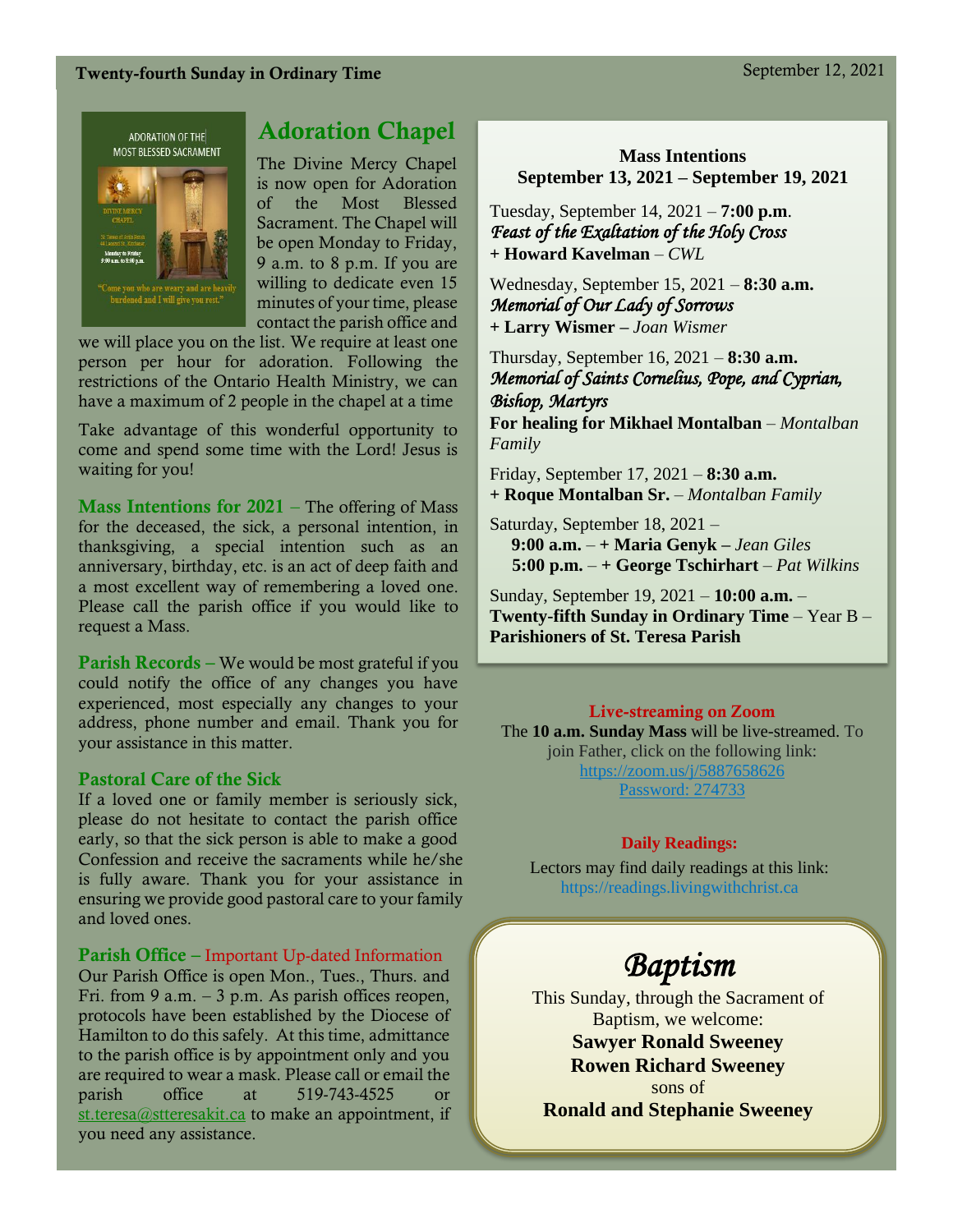#### St. Teresa of Avila – Parish Feast Day

The Memorial of Saint Teresa of Avila, October 15, 2021, is fast approaching. If the weather permits, we would like to organize coffee and donuts following our celebration at the 10 a.m. Mass, on October 17, 2021. On this occasion, I would like to extend an invitation to all parents and students of St. Teresa School to join us for this solemn celebration honouring the patroness of our parish and school. A few weeks before this celebration, we'll have a registration form on our website and ask parents to register. If we have more people than we can accommodate in our church, then we will host an outdoor Mass on our parking lot. To help us prepare for this celebration we will pray a Novena to St. Teresa of Avila. Please continue to check the bulletin for news on this upcoming celebration.

St. Teresa School Students – Welcome back students and staff. We look forward to seeing you as you come to school and invite you and your families to join us for Mass, here in the Church.

Parish Security and Keys – Important Information

As of July 28, 2021, following diocesan policy, we have replaced the locks to the church, parish hall and rectory. Since many people had keys and access to the buildings and due to recent times and vandalism in churches across Canada, we wanted to make sure that we provide a safe and secure environment for our parishioners and also provide security for this sacred space. Beginning September 2021, any parish group wishing to use our facility will need to pick up a key from the parish office and return it to the office following the meeting. If you have any questions or need more information, please do not hesitate to contact the parish office.

Masks and Safety Protocols – Responding to the needs and concerns of parishioners and following the instructions from the diocese, we have decided to assign the first pew on the left side of the church for those, who for medical reasons, are unable to wear masks. We encourage all parishioners to follow the protocols so that everyone feels welcome and safe at our church.

Special Collection – Next weekend, September 18/19, 2021 there will be a special collection for The Needs of the Canadian Church. This collection is taken up on the  $25<sup>th</sup>$  Sunday in Ordinary Time and gives support to Catholic Missions in Canada.

The Sisters of the Carmel of Saint Joseph will pray for you during the Novena to Little St. Therese, September 23rd to October 1st, 2021 Are you troubled? Do you need spiritual support? You can participate in the Novena to St. Therese. Send your prayer intention slip with your name and address to: Carmel of Saint Joseph 1127 Carmel-Koch Road, R.R. #1 St. Agatha, ON N0B 2L0



#### **HELP SAVE LIVES IN KITCHENER!**

You can protect mothers and children by joining this worldwide campaign to pray and fast for an end to abortion!

With God's help, here are the proven results in 26 coordinated campaigns: 18,855 babies saved from abortion 221 abortion workers converted 112 abortion centers closed

Here's how to take part in 40 Days for Life Kitchener

campaign: Vigil location: Outside Freeport Hospital 3570 King Street East, Kitchener, Ontario Vigil hours: 7am to 7pm daily 40DaysKW@gmail.com



al contact: Patrick at 519-748-5548 or Ewelina at

www.40daysforlife.com/kitchener



We are currently accepting applications for the following opportunities:

 **Lunch Hour Supervision**  Please visit our website for job details and application criteria: [www.wcdsb.ca](http://www.wcdsb.ca/)